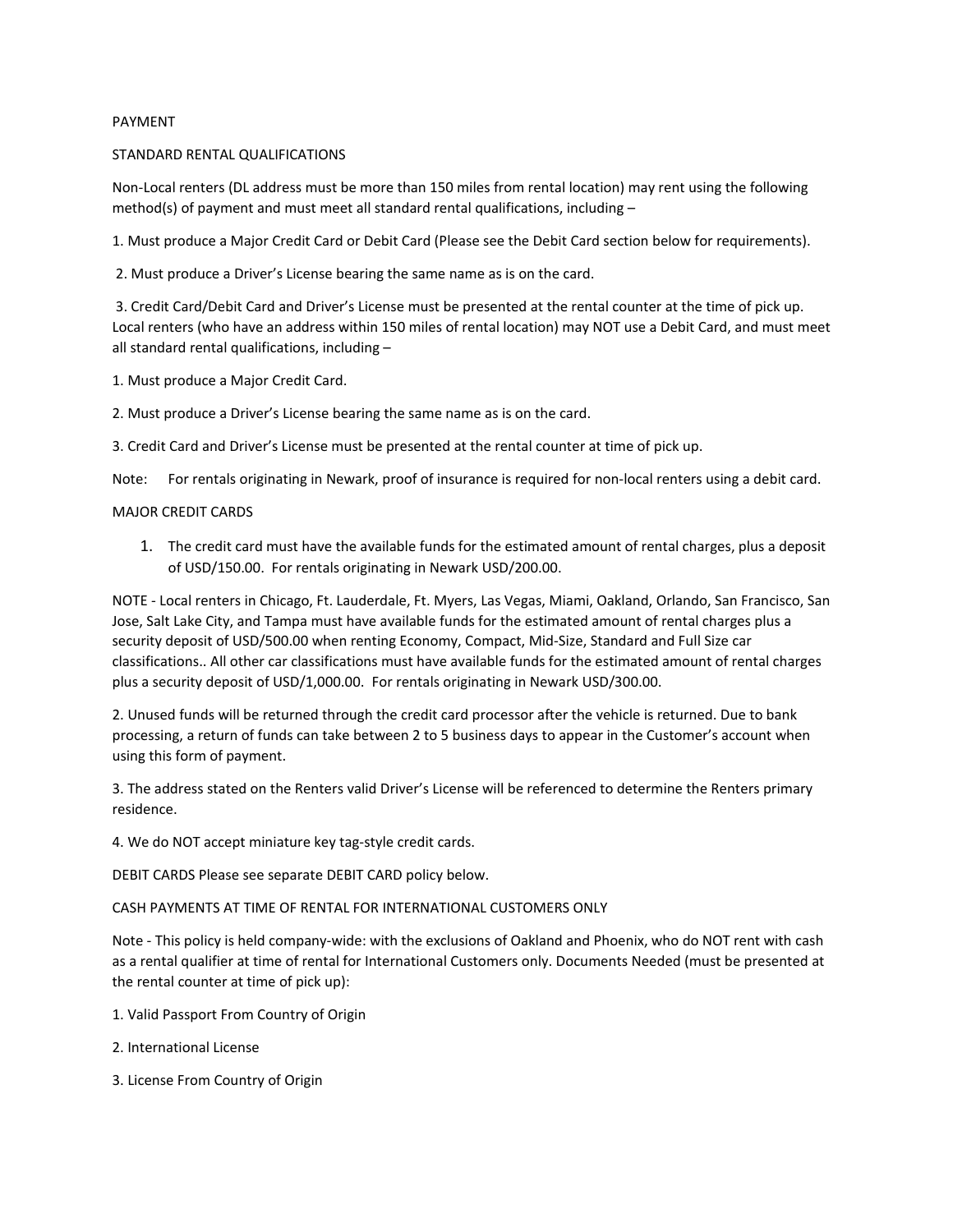4. Airline Itinerary Return Confirmation

The International Customer also must satisfy the following conditions:

1. Customer must have a reservation (no walk-ins).

2. They may only rent Economy through Full-Size vehicles.

3. Must present a current valid Passport from a country other than the United States.

4. Must present a valid International License along with a current valid license from the same country as passport.

5. Must present a returning airline itinerary with confirmation of a return travel date.

6. The vehicle must be returned prior to the return date and time of departure as stated on flight confirmation itinerary.

7. In U.S. currency, leave a cash deposit of USD/250.00 plus the estimated amount of rental charges. Unused funds will be refunded by check and sent within 14 days of car return.

8. A U.S.contact phone number (i.e., an operating phone) to be contacted in case of an emergency while the vehicle is on rent.

Note: For rentals originating in Maui, Newark, and Vernal cash payment at the time of rental are not accepted.

PREPAID CARDS Prepaid Credit Cards from any card supplier are NOT accepted as a form of payment at time of rental.

## PAYMENT AT CAR RETURN

Major Credit cards, Debit cards, prepaid American Express/Visa/MasterCard, and cash always accepted as payment upon return.

Note: For rentals originating in Newark prepaid American Express/Visa/MasterCard are not accepted at time of rental or return. The method of payment at return can only be changed to Cash.

#### **INSURANCE**

Optional Insurance is not required to rent a vehicle. Details available at rental counter.

Loss Damage Waiver (LDW): FOX offers to all renters LDW, Loss Damage Waiver, which for an additional daily charge relieves the renter of all financial responsibility for the loss of, or damage to the rental car, as long as the vehicle is used in accordance with the terms of the Rental Agreement. Cost - USD/11.00 to USD/32.99 per rental day depending on vehicle type and rental location.

Rental Liability Insurance (RLI): Primary insurance protecting you against claims made by a third party for bodily injury and/or property damage sustained while operating the rental vehicle, up to the required financial responsibility limits of the state in which the vehicle is rented. RLI does not cover all situations that may arise while operating a rental vehicle. The renter is financially responsible for all damages not covered under the liability policy including, but not limited to, the FOX rental vehicles full value. Costs for RLI coverage vary by state

Note: For rentals originating in Maui, Newark and Vernal RLI is not offered.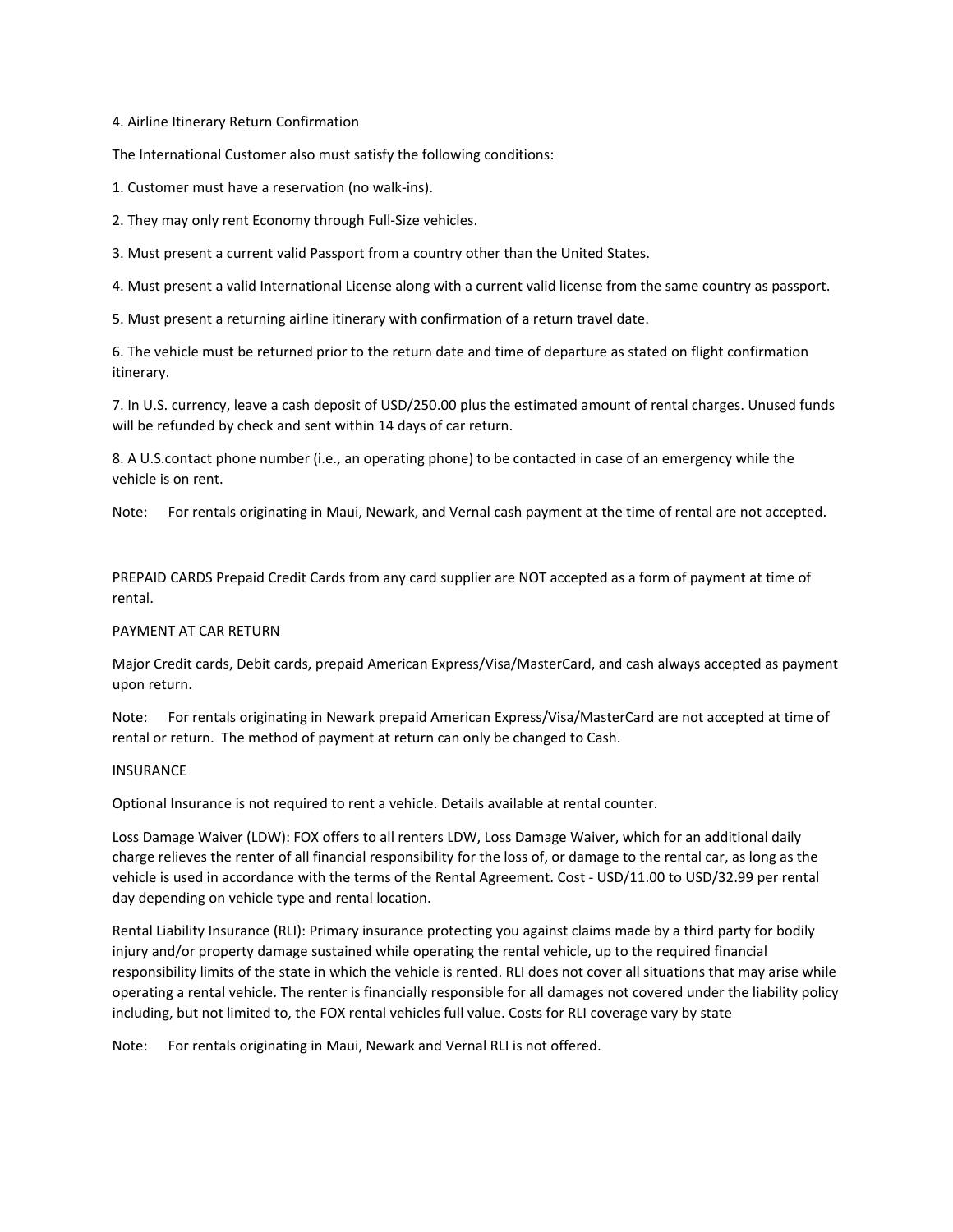Supplemental Liability Insurance (SLI): Provides coverage for third-party automobile claims for the difference between the primary liability limits provided under the renters own personal policy and a maximum combined single limit of one million dollars for bodily injury and/or property damage but does not cover all situations that may arise while operating a rental vehicle. Costs for SLI coverage varies by state.

Note: For rentals originating in Vernal, SLI is not offered.

Personal Accident/Personal Effects Protection (PAC): Personal Accident Coverage provides an accidental death and accidental medical expense benefit to the renter and their passenger(s). The death and medical expense benefit will both pay in addition to any other coverage that might be applicable to the renter or passengers. Personal Effects Coverage offers limited protection against damage to personal effects owned by the renter, as well as immediate family members of the renter, who permanently reside in the renter's household and are traveling with the renter. Cost - USD/3.34 to USD/4.99 per rental day, depending on the rental location.

Note: For rentals originating in Newark, and Vernal PAC is not offered.

Roadside Service Assistance Program (RSA): If you purchase our Roadside Service Assistance (RSA) or book a rate which includes RSA, we will waive all or a portion of the cost of a roadside assistance service call up to the amount of USD/400.00 per incident. You may purchase RSA at USD/6.49 per rental day at all FOX corporate locations. Benefits include emergency road service towing (within 25 miles of occurrence), winching, jump start, flat tire change, lockout service, and emergency fuel delivery (up to two gallons). Some restrictions apply ask for a copy of an RSA brochure at the rental counter.

Mexico Insurance: FOX offers the purchase of insurance for your vehicle when driving in Mexico, which is only available on economy- through full-sized vehicles... Mexico insurance can be purchased at the time of rental prior to entering Mexico at the following corporate locations: Los Angeles, Ontario, Orange County, San Diego or Phoenix. Coverage applies only in Mexico cities/states closest to the California and Arizona borders. Rates start at USD/31.00 per 24-hour day including tax. All other vehicles are not permitted to travel into Mexico.

Note: For rentals originating in Maui, Newark, and Vernal, Mexico Insurance is not offered.

## AGE

Minimum age for renters and drivers is 19. Minimum age for renters and drivers on government orders is 18. Renters and drivers under the age of 25 are subject to a surcharge –

UNDER AGE 25 SURCHARGE is USD/20.00 to USD/26.00 per day (depending on the rental location).

UNDER AGE 21 YOUNG RENTER SURCHARGE is USD/25.00 to USD/35.00 per day (depending on the rental location).

This Age Policy applies at all FOX Corporate locations.

Note: For rentals originating in Maui, Newark and Vernal minimum age is 21, surcharges apply as stated.

## ONE-WAY

One-way rentals are available between FOX CORPORATE locations in Arizona, California, Colorado, Nevada, Utah and Washington only. VEHICLE RENTALS ORIGINATING IN THE STATE OF FLORIDA CAN ONLY BE DRIVEN WITHIN THE STATE OF FLORIDA. Drop charges vary by location.

Note: For rentals originating in Newark, one-way rentals are available between Newark and JFK Airports. Drop charge will apply.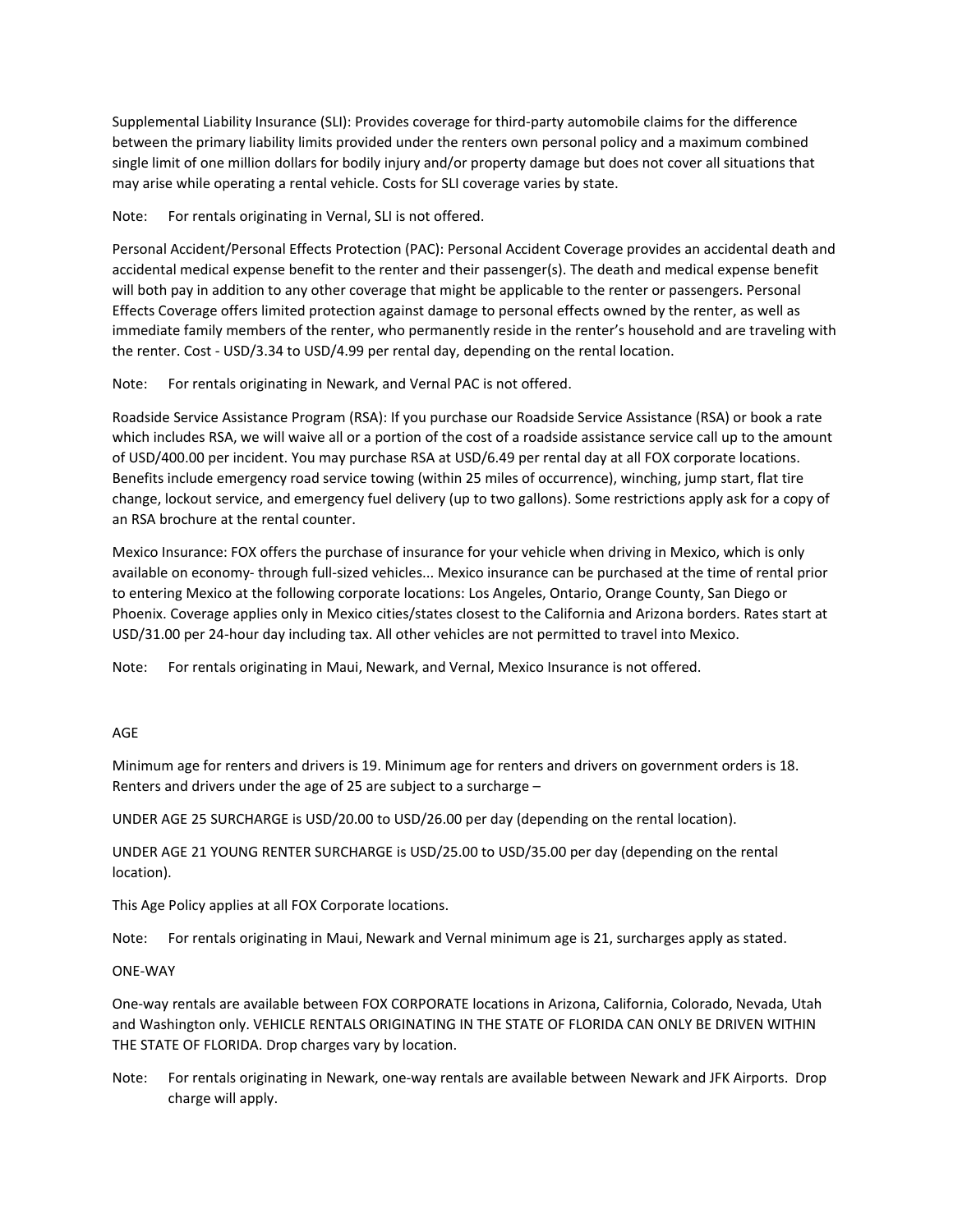For rentals originating in Maui, and Vernal one-way rentals are not offered.

## PREPAID RESERVATIONS BOOKING AND DISCOUNTS

1. FOXpress and FOX Pay Now program discounts apply to (time and mileage) base-rates only. Taxes, fees, surcharges and optional items (Insurances/coverages, car seats, GPS, additional, etc.) are not discounted when using Pay Now program.

2. Optional items (insurance/coverage, car seats, GPS, additional, etc.) may be added at the time of a Pay Now reservation, but must be paid for separately upon pick up at the rental counter. With the FOXpress app, optional items are paid for at the time of booking.

3. Taxes, fees and surcharges are calculated separately and charged at the time of booking.

4. FOXpress/FOX Pay-Now discounts may not be combined with any other discount or program (FOX coupon programs, third-party coupons, etc.).

5. Except as set forth in these FOXpress/Pay Now policies, all Standard FOX credit/debit card rules and policies apply at the time of pickup. See location policy pages for full details.

6. If you booked your FOX Pay Now reservation at a third-party website, online travel agency, or other non-FOX site, you will need to contact your original booking source to manage, cancel or re-book your reservation.

NOTE: FOXpress and Fox Pay Now programs are only available at FOX Rent A Car corporate locations.

## FEES/ CANCELLATIONS

1. All FOXpress/Fox Pay Now reservations are non-refundable. If you cancel your FOXpress/Fox Pay Now reservation, you will forfeit the full amount of your reservation payment.

2. At the time of pick-up, you must present the same credit card/debit card which was used to pay for your FOXpress/Fox Pay Now reservation. If the card you used to book your FOXpress/Fox Pay Now reservation is lost, stolen, or replaced by the card issuer and cannot be presented at the time of rental, you will have to process your reservation at the rental counter, and Fox will waive the cancellation fee at the time of pick up.

## RESERVATIONS AND MODIFICATIONS

1. FOXpress/FOX Pay Now reservations cannot be modified. Please cancel and re-book your FOXpress/FOX Pay Now reservation at FOXrentacar.com.

2. Changes to your pick-up and/or drop-off dates or location for a FOXpress/FOX Pay Now reservation will require a cancellation of the original reservation and re-booking of a new reservation at current rental rates.

3. Optional items (insurances/coverages, car seats, GPS, additional, etc.) may be canceled or added on your FOXpress mobile app with no modification fee.

4. All Standard FOX policies regarding Early/Late Returns, Extensions and 3rd Party Reservations made on a partner site (booking site or outside source) apply to FOX PAY NOW Reservations.

# SECURITY DEPOSIT

FOX applies a deposit to your card at the time you complete your booking. You authorize us to apply this deposit against your card to guarantee rental charges and, in the event that you have additional fees or charges due, you hereby authorize us to apply funds you have on deposit with us against what you owe to FOX. The charge will be refunded when your rental has been completed. Security deposit is USD/150.00 when using a major credit card and USD/400.00 when using a debit card.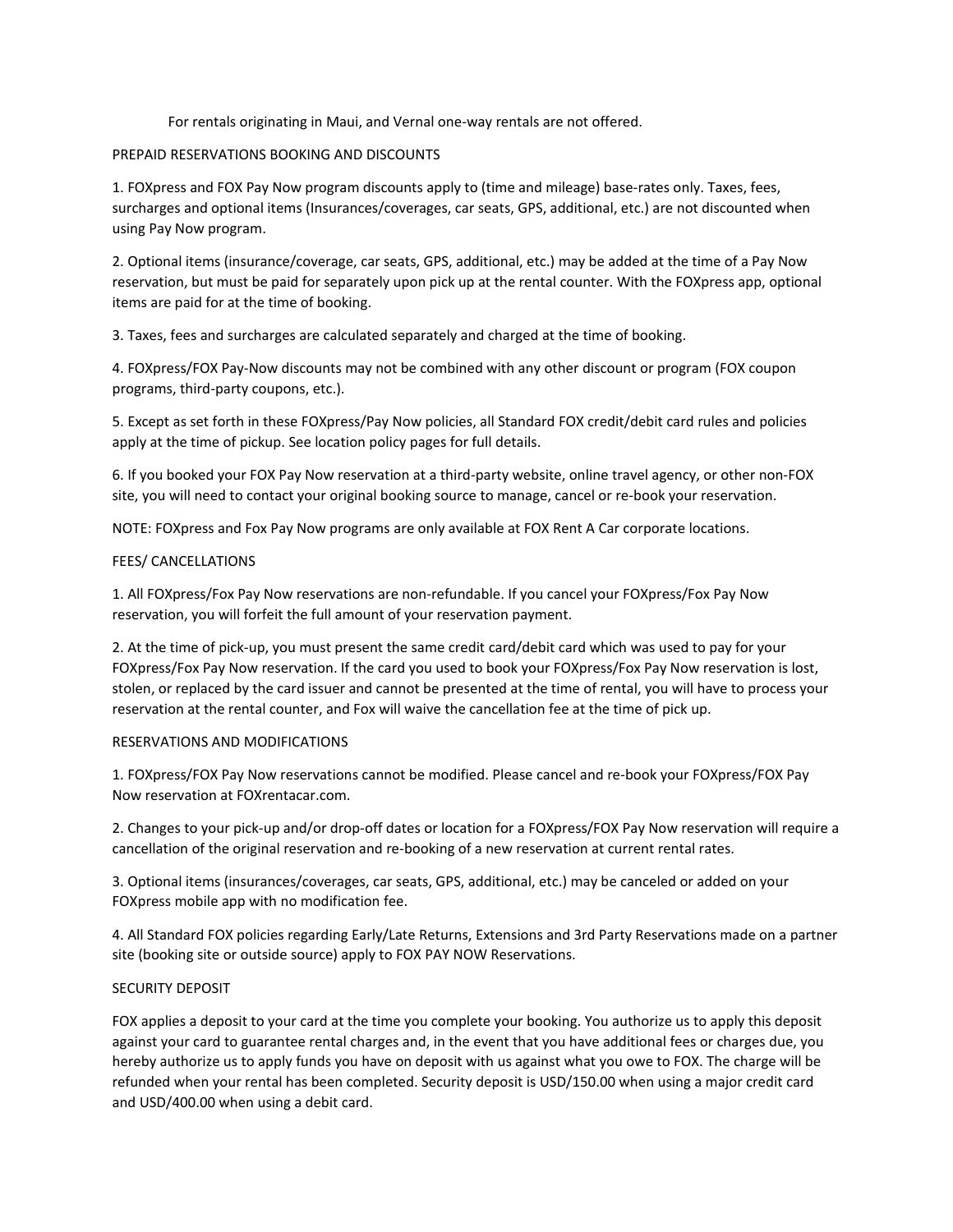Note: For rentals originating in Newark the security deposit is USD/200.00 when using a major credit card and USD/350.00 when using a debit card.

NOTE - Local renters in Chicago, Ft. Lauderdale, Ft. Myers, Las Vegas, Miami, Oakland, Orlando, San Francisco, San Jose, Salt Lake City, and Tampa must have available funds for the estimated amount of rental charges plus a security deposit of USD/500.00 when renting Economy, Compact, Mid-Size, Standard and Full Size car classifications... All other car classifications must have available funds for the estimated amount of rental charges plus a security deposit of USD/1,000.00.

Note: For rentals originating in Newark the security deposit for local renters is USD/350.00 when using a major credit card and USD/500.00 when using a debit card. Proof of insurance is also required.

## GENERAL RULES

1. Availability of the FOXpress/FOX Pay Now rates or discount is limited, is subject to change without notice, may be subject to blackout dates and is void where prohibited by law.

2. You must meet standard FOX renter, age, driver and credit requirements.

3. 24-hour advance reservation is required. Rental periods are based on 24-hour periods, beginning at time of pick up.

4. FOXpress/FOX Pay Now program is only available at FOX Rent a Car corporate locations and subject to change without notice.

#### CUSTOMER SERVICE

For assistance with a FOX Pay Now reservations contact us via email at [customerservice@FOXrentacar.com](mailto:customerservice@FOXrentacar.com)

## CANCELLATION

 If your reservation was confirmed directly with FOX Rent a Car through the FOX Rent a Car web page at www.FOXrentacar.com, please use the same source to cancel your reservation. FOX does not charge a cancellation fee on Pay Later reservations, but does request a cancellation notice as soon as your travel plans have changed. If you have used FOX Rewards/FOXBucks rewards, you will need to email your reservation cancellation information to rewards@FOXrentacar.com to have the points returned to your account.

If your reservation was confirmed through another provider (booking site, outside source, etc.), please use the same source to cancel your reservation. Some providers (booking site, outside source, etc.) may charge for the cancellation of a reservation if not canceled within a specific time frame. Cancellation of a reservation directly through FOX Rent A Car when confirmed through another provider may not relieve your responsibility with that provider. In order to alleviate charges (cancellation fee or penalty), check with the provider and cancel the reservation directly with them. Bookings made directly through the Europcar website for destination US will follow the Europcar no show and cancellation policies. Those policies include a \$50 USD less than 48 hr. cancellation fee for pay now and pay on arrival. If the reservation is a no show a \$100 USD fee will be applied.

For cancellation of Pre-Paid Reservations, please see the "PREPAID RESERVATIONS" section below.

#### HONOR RESERVATIONS

Reservations will be honored for a period of twenty four hours after the confirmed pick-up date and time.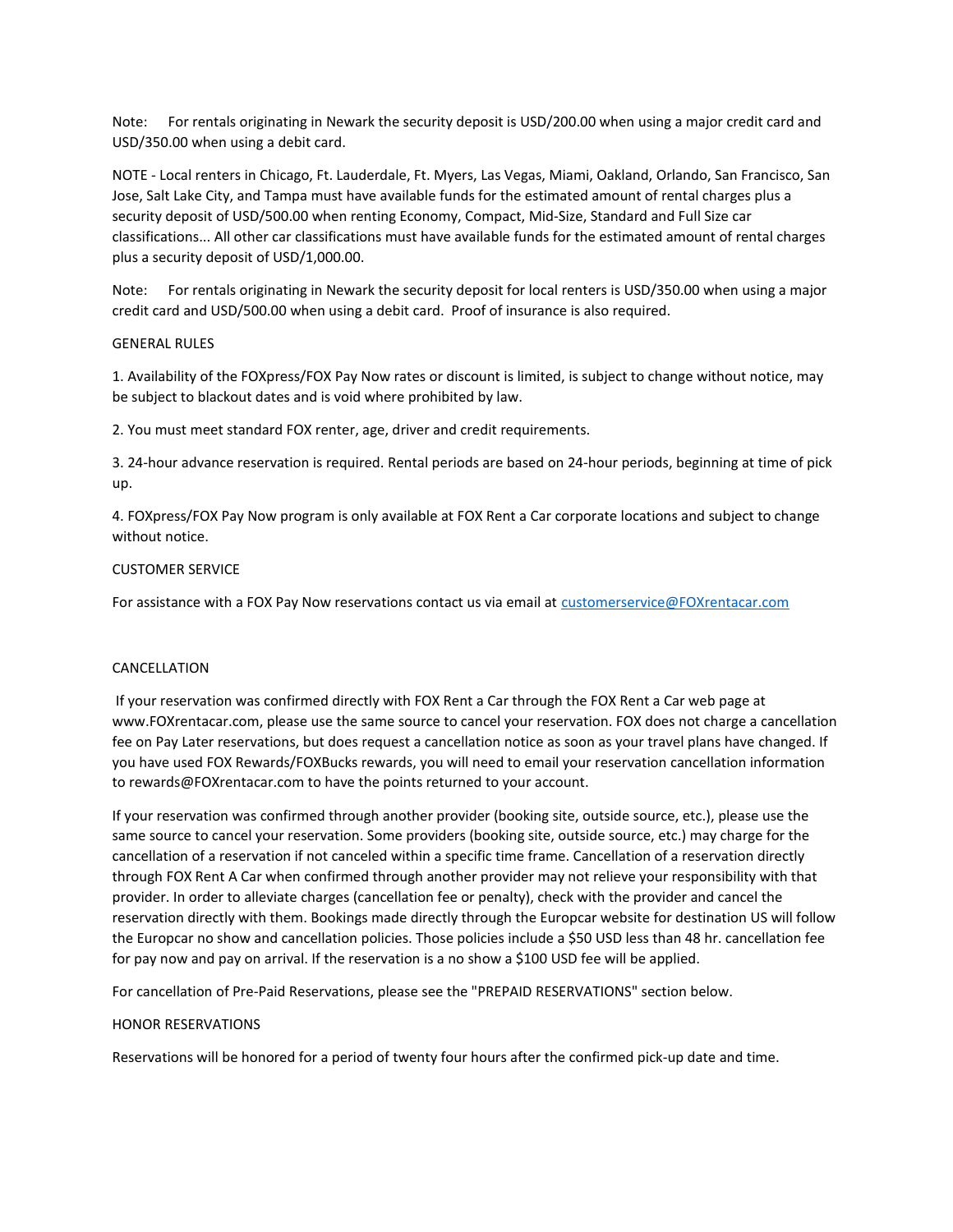EARLY/LATE RETURN - Your confirmed rental rate applies only to the exact reservation period specified. Returning the vehicle early or keeping the vehicle past the confirmed return date subjects you to a higher daily and/or weekly charge as follows:

Early Return: The rate will increase by USD/20.00 per day not to exceed the estimated total at the time of rental.

Note: For rentals originating in Maui, Newark and Vernal no refunds are made for early vehicle returns.

Later Return: The rate will increase by USD/25.00 per day each day the vehicle is kept beyond the return date at the time of rental.

Note: For rentals originating in Newark, the daily rate will increase by 2 x the contracted rate per day the vehicle is kept beyond the return date at the time of rental.

MULTIPLE or DUPLICATE RESERVATIONS: If you require multiple vehicles for the same or overlapping time periods, please make sure to use a different name for each reservation, otherwise the duplicate name reservation will automatically be canceled. FOX will not be responsible for any canceled reservations.

GAS Fuel Policy: Vehicles must be returned with the same amount of fuel as at the start of the rental to avoid refueling charges.

EMERGENCY INFO FOX is pleased to offer roadside assistance in the states of Arizona, California, Colorado, Florida, Idaho, Kansas, Nebraska, Nevada, New Mexico, Oklahoma, Oregon, South Dakota, Texas, Utah, Washington, and Wyoming only.

Fox is pleased to offer roadside assistance in British Columbia, Canada if the vehicle rental originates in the state of WA. Roadside assistance will not be offered outside of British Columbia, Canada.

Simply call the emergency roadside service number located on your FOX Rental agreement holder.

For rentals originating in Maui, please call 808-357-6888

For rentals originating in Newark, please call 1[-800-328-7272](dialpad://800-328-7272)

For rentals originating in Vernal, please call 435-790-2010

## EQUIPMENT

Child Safety Seats: in California, state laws require children eight years of age or younger, less than 80 pounds in weight, to be in a child restraint device. In Arizona, children five years of age or younger must be in a child restraint device. In all FOX corporate locations: Driver with children must refer to the current state and city law regarding child passenger safety laws. Child Seats rentals are USD/9.99 to USD/12.99 per day. If the seat is not returned in the same condition, less normal wear and tear as received, a cleaning fee will be assessed. If the seat is damaged a repair or replacement charge will be applied.

Note: For rentals originating in Vernal, child safety seats are not offered.

GPS Units: GPS units are available for rent at USD/9.99 to USD/11.99 per day. Please ask for details at the time of rental.

Note: For rentals originating in Vernal, GPS units are not available.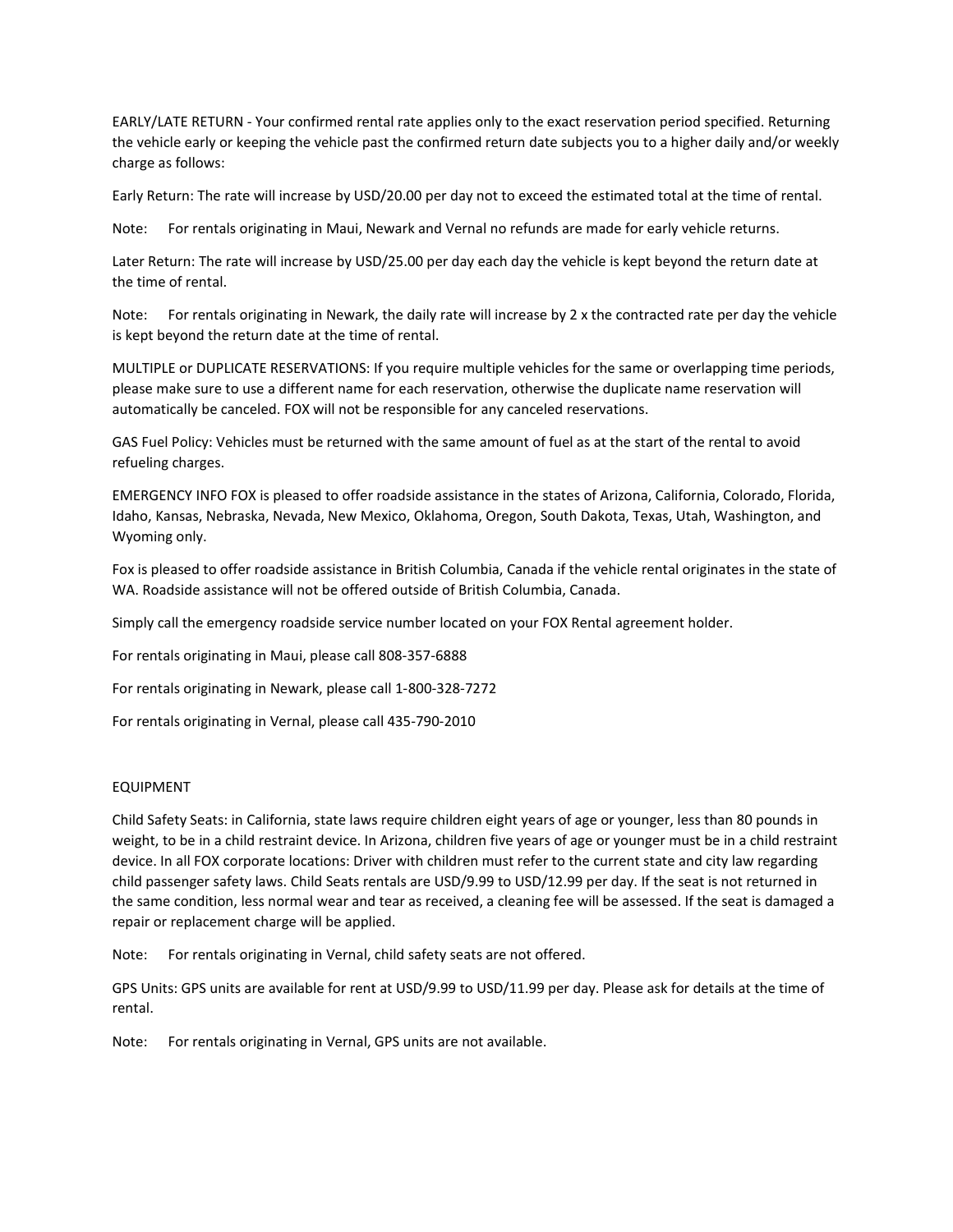XM Radio: XM Radio is only available on select rental car classes, including luxury vehicles. Please review your rental vehicle at pick-up to determine if this feature is active.

OnStar: OnStar is only available on select rental car classes, including luxury vehicles. Please review your rental vehicle at pick-up to determine if this feature is active.

Hand-control vehicles: Compatibility for hand controls varies by vehicle make/model/manufacturer. FOX Rent A Car locations provide rental services to accommodate all customers, and comply with the stipulations of the Americans with Disabilities Act (ADA). Reasonable advance notice is required; our usual need is 72 hours but this period may vary. This policy applies to our US corporate locations only, as accommodation, laws, and compliance outside the US varies by location. Hand Controls are currently compatible with the following vehicle classes - Intermediate Sized Sedans, Full Sized Sedans and Minivans.

Note: For rentals originating in Maui, Newark, Vernal XM Radio, OnStar and Hand-Control vehicles are not available.

GEOGRAPHIC VEHICLE RENTALS ORIGINATING IN THE STATES OF ARIZONA, CALIFORNIA, COLORADO, NEVADA, UTAH AND WASHINGTON can only be driven within the states of Arizona, California, Colorado, Idaho, Kansas, Nebraska, Nevada, New Mexico, Oklahoma, Oregon, South Dakota, Texas, Utah, Washington and Wyoming.

VEHICLE RENTALS ORIGINATING IN THE STATE OF FLORIDA can only be driven within the state of Florida.

VEHICLE RENTALS ORIGINATING IN THE STATE OF TEXAS can only be driven within the states of Arkansas, Louisiana, New Mexico, Oklahoma, and Texas.

VEHICLE RENTALS ORIGINATING IN THE STATE OF ILLINOIS can only be driven within the states of Illinois, Wisconsin, Iowa, Indiana, Missouri, and Kentucky.

VEHICLE RENTALS ORIGINATING IN THE STATE OF NEW JERSEY can be driven into Canada. A passport is required to enter Canada. Canadian customs and excise regulations prohibit Canadian residents from driving United States rental vehicles into Canada and returning to the United States.

VEHICLE RENTALS ORIGINATING ON MAUI use is restricted to public roadways.

VEHICLE RENTALS ORIGINATING IN VERNAL, UTAH can only be driven within the State of Utah. Travel outside of Utah is possible with prior consent. When traveling outside of Utah mileage is limited to 300 miles per day with an excess mileage charge of .25 per mile.

FOX vehicles may be driven into Mexico, but only if you have purchased Mexico Insurance. See MEXICO INSURANCE section above for further details.

Vehicle rentals originating in the state of Washington are permitted to drive into the province of British Columbia, Canada only. All other provinces are prohibited.

## TRAVELING TO MEXICO

FOX vehicles are allowed in Mexico cities/states closest to the California and Arizona borders only when purchasing Mexico Insurance. Please refer to the Mexico Insurance section for the area of coverage that is allowed.

Note: For rentals originating in Maui, Newark, and Vernal vehicles are not permitted to be driven into Mexico.

ADDITIONAL DRIVERS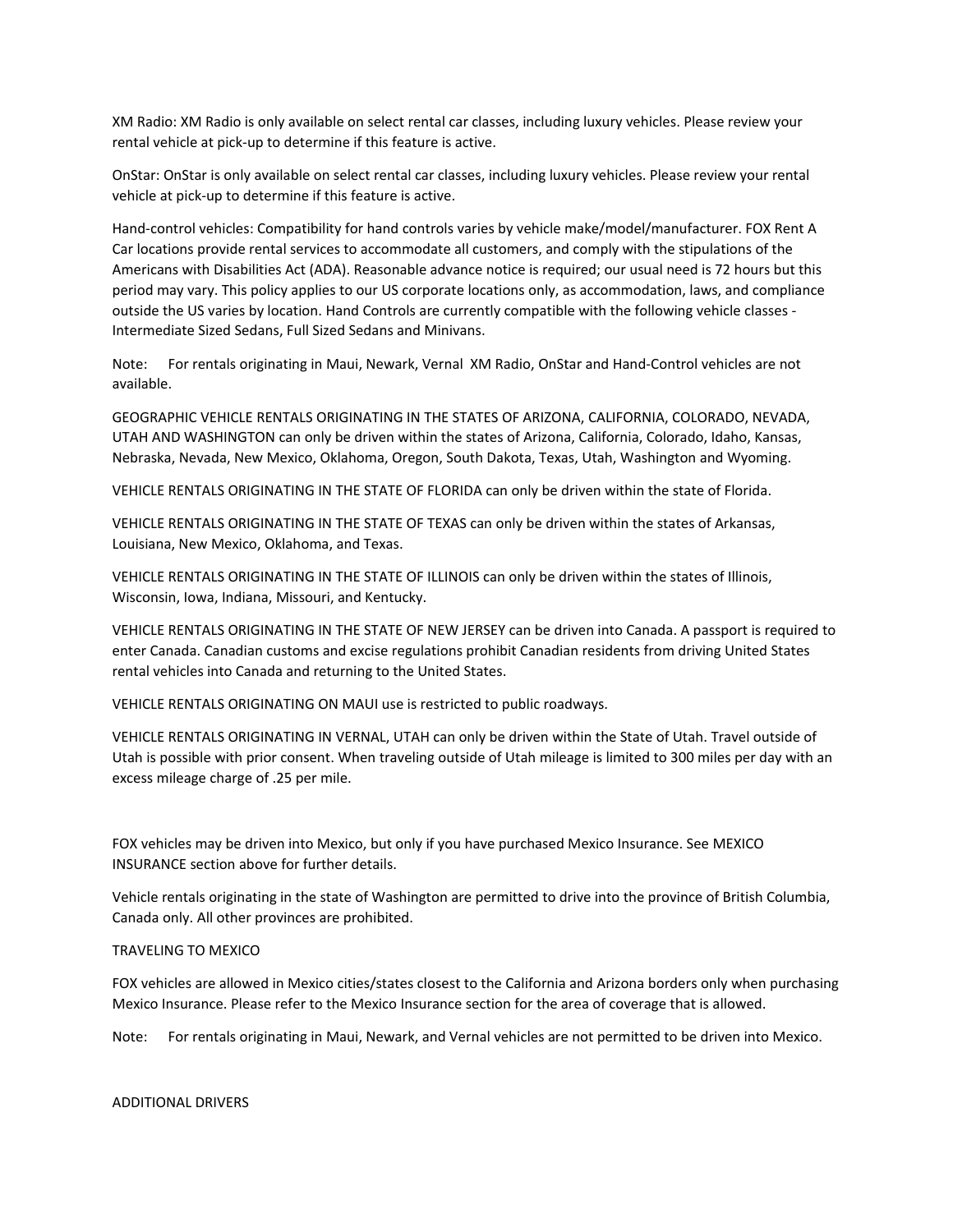Additional drivers must meet all qualifications as the primary driver in regards to age and license requirements. Additional drivers are not permitted when your party is using a debit card or cash as payment at the time of rental.

Rental rates including Additional Drivers are available. If adding Additional Drivers at the rental counter, charges are: USD/10.00 to USD/12.99 per day per additional driver. There is no charge in the following cases:

### (1) at California locations

(2) for the renters spouse, same-sex spouse, or domestic partner or for the companion driver of a renter with a disability who cannot operate the vehicle.

#### RULES

Customer Facility Charge: CFC will be charged at airport locations where they apply. Please refer to your rental agreement at the time of rental.

Concession Fee/Tourism Fee: Pursuant to California law, all rentals will be charged an airport concession fee and a tourism assessment fee at the time of rental.

Road Safety Fee: Customer will be charged a fee for Denver and Phoenix locations only. Miles: Rental rates include unlimited miles. Vehicles mileage per gallon is based on manufacturer's estimates.

For rentals originating in Newark, a Domestic Security Fee will be charged and is imposed by the State of New Jersey under P.L 2002, C. 34.

Late Returns: The rate will increase by USD/25.00 per day each day the vehicle is kept beyond the return date at the time of rental.

Note: For rentals originating in Newark, the daily rate will increase by 2 x the contracted rate per day the vehicle is kept beyond the return date at the time of rental.

Early Returns: The rate will increase by USD/20.00 per day, not to exceed the estimated total at the time of rental.

Note: For rentals originating in Maui, Newark, and Vernal no refunds are made for early vehicle returns.

Rental Extensions: If your vehicle is kept longer than the return date stated on the rental agreement (contract), the rate will increase by USD/20.00 per day. To extend the rental agreement, customers must contact the location. If vehicle is kept longer than the return date stated on the rental agreement (contract), the rate will increase by USD/25.00 per day. The increased rate will be charged for each day after expected return date, until the vehicle is returned. Please refer to the Early/Late Return to avoid additional fees. Customers must go to PHX location in person to extend their reservation.

Note: For rentals originating in Maui, rental extensions must be authorized in advance of return date by calling 808-868 0071.

For rentals originating in Newark, rental extensions must be authorized in advance of return date by calling 973-642-0008.

For rentals originating in Vernal, rental extensions must be authorized in advance of return date by calling 435 789 4777.

Drop Off and Fees: If you rent a vehicle and you agree to return it to a different office as stated on the rental agreement (contract), you will be charged the one-way drop fee, which varies by drop location WHETHER OR NOT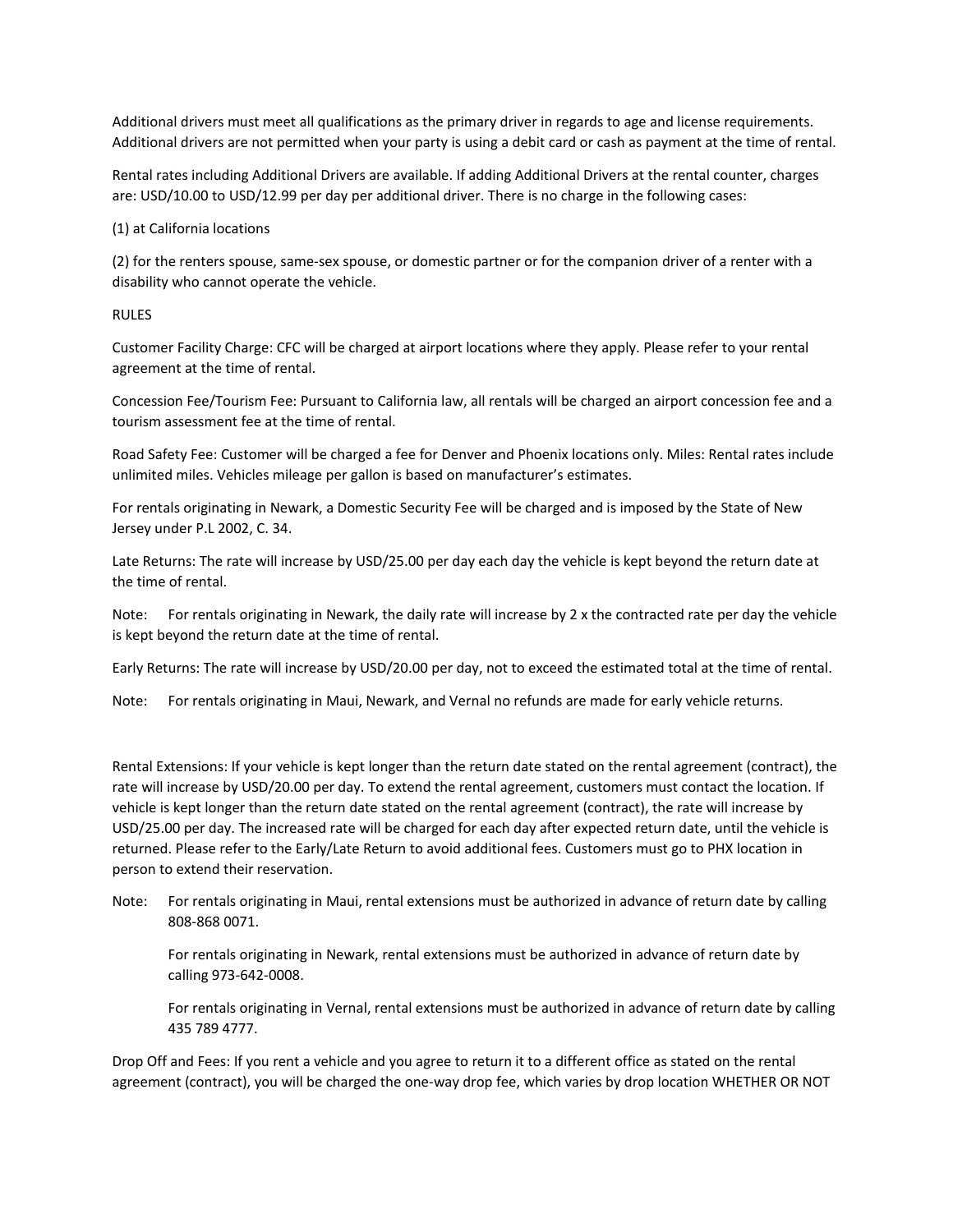YOU BRING THE VEHICLE BACK TO YOUR ORIGINAL RENTAL LOCATION OR THE DIFFERENT OFFICE AS STATED ON THE RENTAL AGREEMENT.

Length of Rental: Rental agreements (contract) cannot be assigned for a period longer than 30 days. If you have reserved the vehicle for a longer period of time, you must go into the location prior to the 31st day and renew the rental agreement (contract). The rate booked is guaranteed for the original duration of the reservation. Returns earlier or later than the return date on the reservation will be subject to a higher daily rate.

Note: For rentals originating in Newark, rental agreements cannot be assigned for a period longer than 28 days.

Grace Period: A rental day is each 24-hour time period commencing with the date/time indicated on the rental agreement (contract) at the time of rental. There is a 59-minute grace period for returns. Additional charges and rate recalculation may apply if your return happens outside of the standard grace period.

Mileage: For rentals originating in Newark, unlimited miles applies only to non-local customers with a roundtrip ticket. All other customers are subject to 200 miles per day limitations. Excess mileage will be charged at \$0.25- \$0.45 per mile pass the total allowed mileage limit, based on the car class. Unlimited mileage can be purchased at the counter for \$10-\$30 / per day based on the car class.

Rental Requirements: All renters/ will be required, at the time of rental, to supply a valid driver license (U.S., or country license accompanied with an International license and passport), current home address (not a P.O. box), a current home and local contact number, and second contact phone number (cell or business).

Store Credit Policy: From time to time, Fox Rent A Car may provide customers with store credits. If you are provided a store credit, then these terms and conditions apply to your use of such store credit –

1. Store credit may not be purchased and has no cash value. Store credit is not redeemable for cash and may not be transferred or sold.

2. Store credit is a store discount applied to your account that may only be redeemed by the holder of the store credit for prepaid reservations made online at [www.foxrentacar.com.](http://www.foxrentacar.com/)

3. Store credit will expire on the date that is 12 months from issuance. Expired store credit will no longer be available and will not be refunded.

Note: Store Credits are applicable for rentals at FOX corporate locations only

FOXBucks Use, Redemption and Cancellation

1. Redeem your points for FOXBucks to pay for your rental with FOX Rent A Car. You can redeem your FOXBucks for rental credits through the FOX website for rentals at FOX corporate locations only. FOXBucks cannot be used for rentals at FOX affiliate locations. See LOCATIONS page at www.foxrentacar.com to review the list of corporate locations. IMPORTANT- FOXBucks cannot be used in conjunction with coupons or discount codes on the FOX site, or be applied to open reservations, or applied retroactively to closed or completed reservations.

2. If you have used FOX Rewards/FOXBucks rewards and have canceled your reservation, your points will be returned to your account within 48 hours of the cancellation. If you do not see your points returned to your account, you will need to email your reservation cancellation info to rewards@FOXrentacar.com and the rewards department will investigate and resolve your issue.

Note: FOXBucks are applicable for rentals at FOX corporate locations only.

**CURRENCY**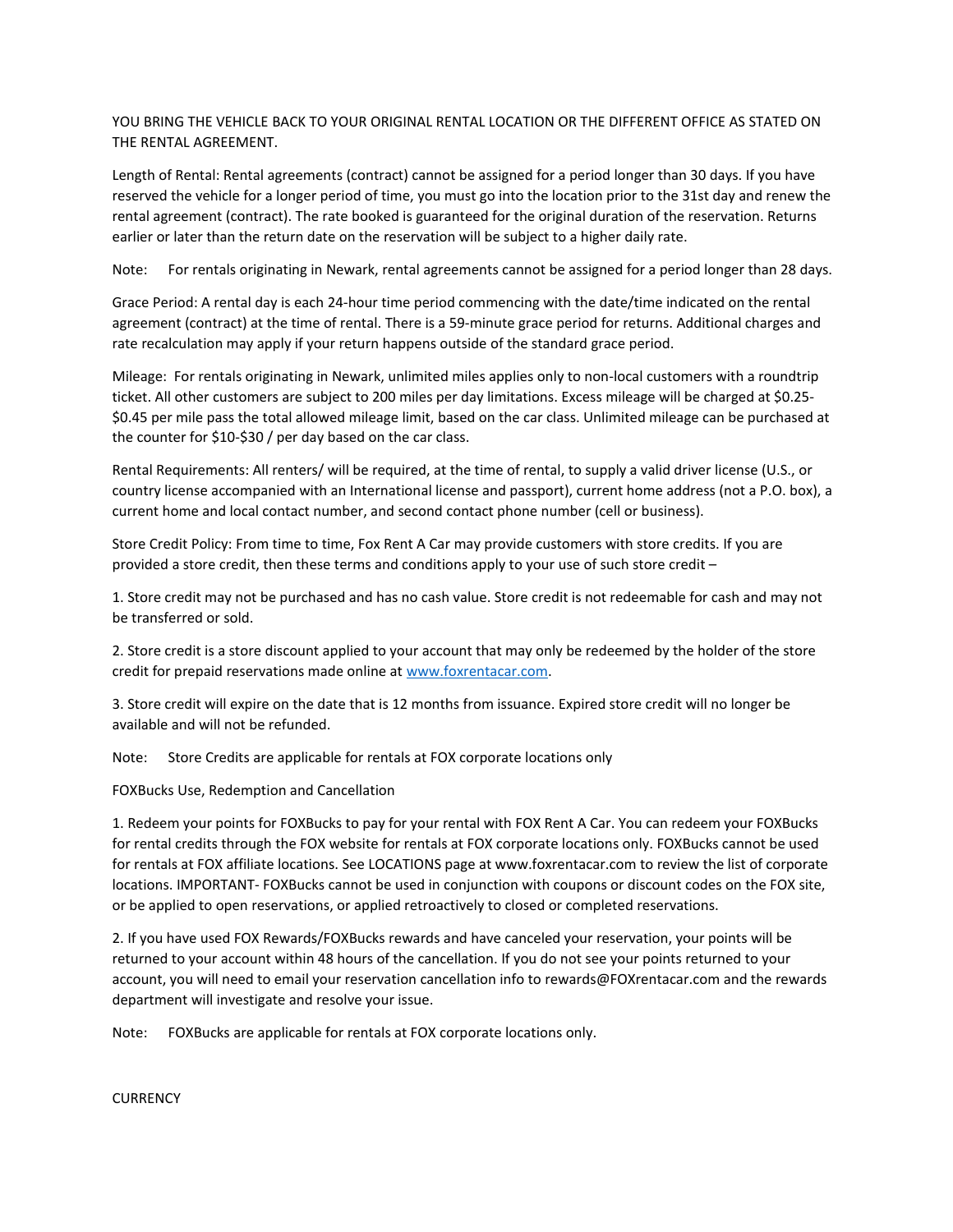Rates are always displayed in US Dollars at www.FOXrentacar.com website for all locations.

2. Rates for foreign locations or locations that do not use US Dollars as the local currency can fluctuate at any time based on currency conversion rates at the time of pick-up or drop off.

3. Rates that are impacted by a website technical issue, database issue, or other means will not be honored by the location if the rate display was inaccurate due to a technical issue or tampering issue to change the rate display.

## DEBIT CARDS DEBIT CARDS

In order to use a Debit Card as a method of payment at time of rental, the following policies must be met:

1. We do not accept Debit Cards from Local Renters (who have an address within 150 miles of rental location).

2. The Debit Card must have a Visa, MasterCard, or Discover logo.

3. The Debit Card and Driver's License presented must be in the same name.

4. Renter must be a minimum of 21 years of age

5. Must present round-trip airline ticket at time of pick-up

6. In addition to the Driver's License and debit card, the renter must present one of the following forms of ID:

A) An additional credit card or debit card, embossed with the same name as the Driver's License. The card is for identification purposes, and will not be used to charge or authorize.

B) Government-issue ID, in the same name as the Driver's License and debit card.

C) Valid passport: United States- or Foreign Country-issued.

D) United States military identification card.

E) Non government form of ID. examples that may be accepted include: photo store member card (Costco, Sams Club, etc.), a photo employee card (as long as the photo and name match the Driver's License and debit card).

F) Current utility statement in the renters name and the same address as on the Driver's License, example gas, electric, cable, etc.

7. All documentation including debit card, license, airline ticket, and additional ID must be presented at the rental counter at time of pick up.

8. The address on the Renters valid Driver's License will be referenced to determine the Renters primary residence.

9. Must have available funds to be taken as a deposit at the time of rental in the amount of the estimated rental charges plus USD/400.00. For rentals originating in Newark, the estimated amount of rental charges plus USD/350.00 for non-local renters and USD/500.00 local renters.

10. Rental is permitted for the following vehicle classes only: Economy Vehicle, Compact Vehicle and Compact SUV, Mid-Size Vehicle and Mid-Size SUV, Standard Vehicle and Standard SUV, Full-Size Vehicle, Minivan Vehicle.

11. Upon return of the vehicle, unused funds will be returned through the credit card processor. Due to the Customers Bank processing standards for Debit Card transactions, it can take up to 14 days for a credit to appear on his/her account. FOX will not be responsible for any returned checks or insufficient fund charges or bank fees related to this process.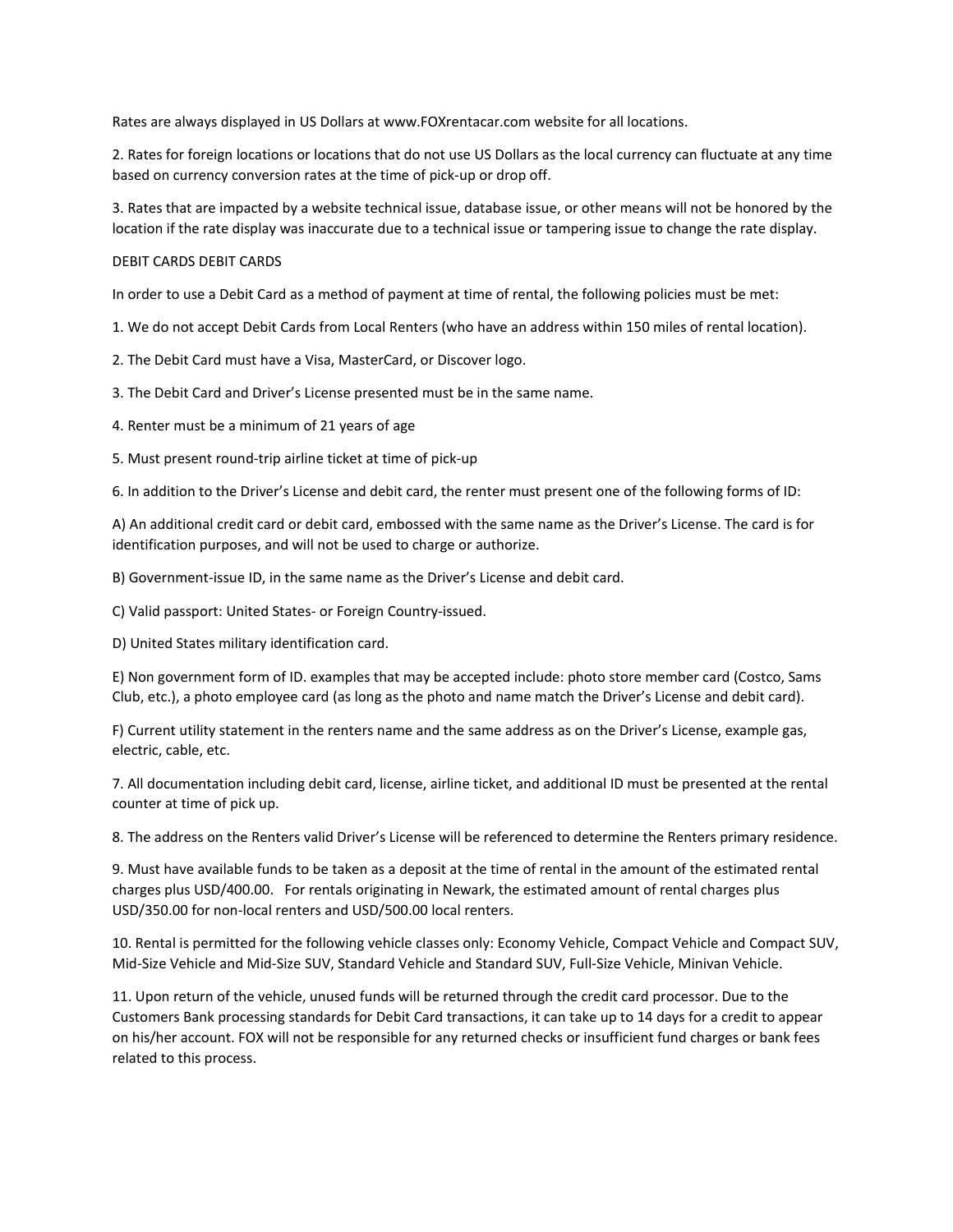12. Customers who use a Debit Card may NOT add Additional to the rental. Note: Please see policy for PREPAID RESERVATIONS regarding Debit Cards and Pay Now Reservations.

Note: For rentals originating in Newark proof of insurance is required.

INTERNATIONAL CUSTOMERS AND INTERNATIONAL STUDENTS WITH DEBIT CARD

Documents Needed: To be copied and maintained at rental Location (must be presented at the rental counter at time of pick up):

- 1. Valid Passport From Country of Origin
- 2. International Driver's License
- 3. Driver's License From Country of Origin
- 4. Return Confirmation Airline Itinerary (not applicable for Student)
- 5. Valid Student ID (if Customer is a Student)

The following conditions must be satisfied by the International Customer:

1. Customer must have a 24-hour reservation booked in advance (no Walk-Ins).

2. Renter must be a minimum of 21 years of age.

3. Rental is permitted for the following vehicle classes only: Economy Vehicle, Compact Vehicle and Compact SUV, Mid-Size Vehicle and Mid-Size SUV, Standard Vehicle and Standard SUV, Full-Size Vehicle, Minivan Vehicle.

4. Present a current valid Passport or Passport Card from a country other than the United States.

5. Present a valid International License along with a current valid Driver's License from the same country as passport.

6. Present a printed return airline itinerary with confirmation of a return travel date, or email itinerary to the Rental Agent (not applicable for Valid Student with ID).

7. The vehicle must be returned prior to the return date and time of departure as stated on flight confirmation itinerary.

8. FOX requires a deposit on the Debit Card for the amount of estimated rental charges plus USD/400.00.

Note: For rentals originating in Newark, requires a deposit on the Debit Card for the amount of estimated rental charges plus USD/350.00. Proof of insurance is also required.

9. A U.S.contact phone number (i.e., an operating phone such as family, friend, hotel, etc.) to be contacted in case of an emergency while the vehicle is on rent.

## TOLL ROADS AND FEES

Parking and Moving Citations: You are responsible for the payment of all vehicle parking and moving citations assessed against you or the vehicle during the rental period, including all such citations captured by camera and any related fines, fees, or penalties. If a citation-issuing authority notifies us that we will be liable for any such citation and any related fines, fees, or penalties, you will be charged USD/40.00 administrative fee for each such notification in addition to the fine, fee, or penalty.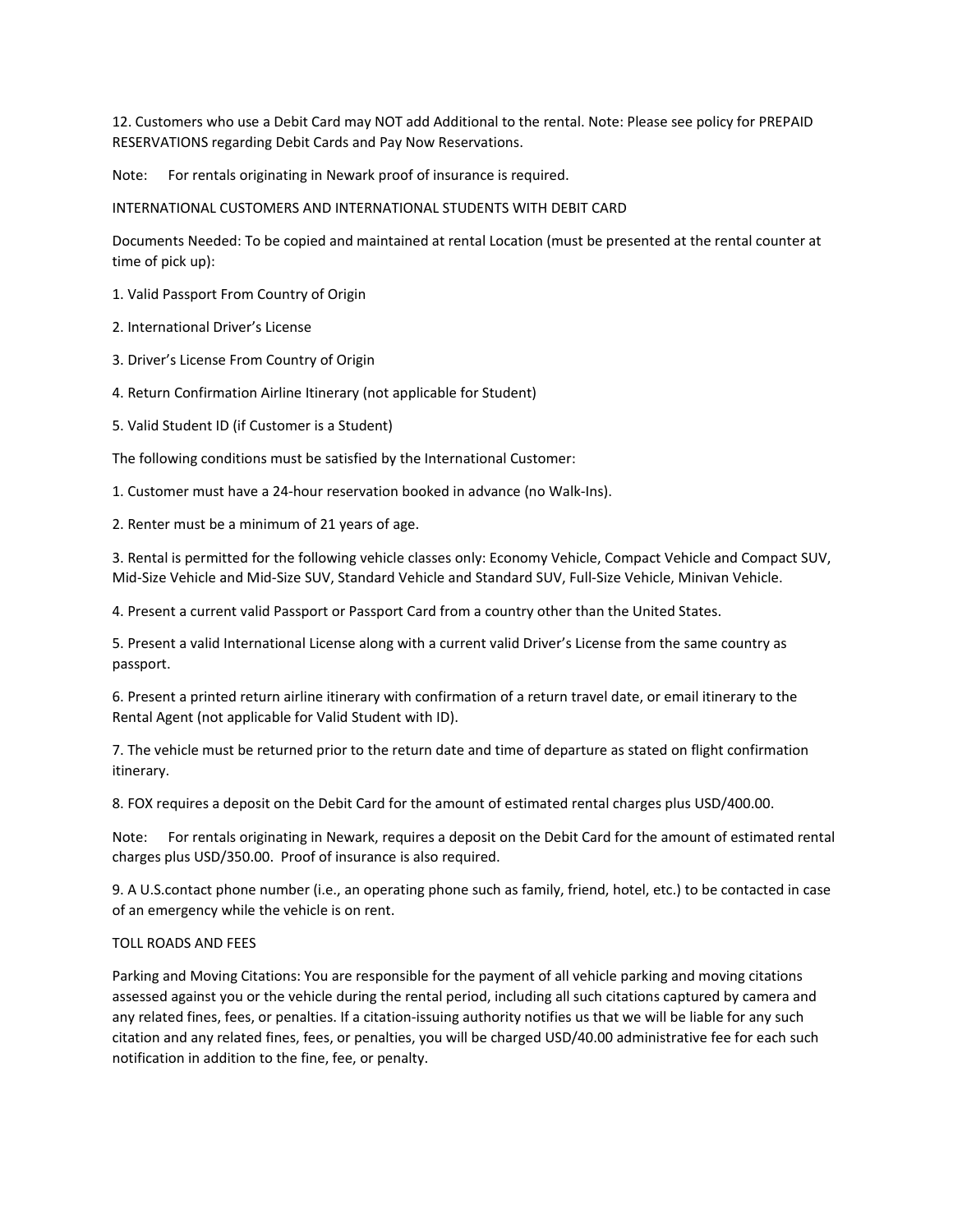Tolls and the optional PlatePass All-Inclusive Service: You are responsible for the payment of all tolls incurred during the rental period. However, for your convenience, we offer PlatePass All-Inclusive, an optional electronic toll payment service whereby all toll charges and any related fees you incur during the rental period for the PlatePass Toll Roads set forth below are covered by a daily PlatePass All-Inclusive rate set forth in your rental agreement.

PLATEPASS TOLL ROADS: The toll roads and bridges on which PlatePass may be used are as follows: (a) throughout the states of FL, CO, and TX; (b) on the SF Bay Area Bridges in CA; and (c) on the Tacoma Narrows Bridge and the SR 520 Bridge in Seattle, WA. Please copy the link below into your browser and visit the site for more information on all PlatePass Toll Roads:<https://platepass.com/FOX/>

NON-PLATEPASS TOLL ROADS: Other than the above-listed toll roads and bridges, all toll roads and bridges are Non-PlatePass Toll Roads. The current rates applicable to the PlatePass All-Inclusive service are as follows: Rentals originating in Florida, USD/6.99 to USD/8.99 per rental day depending on location. Rentals originating in CA, WA, CO, or TX, USD/11.49 per rental day.Maximum charge of 15 rental days.

NOTICE: If you choose not to purchase the optional PlatePass All-Inclusive service at the commencement of your rental, and you utilize a PlatePass Toll Road, then you will be charged a USD/15.00 admin fee per toll (USD/90.00 maximum per rental agreement) plus the price of the toll and fees from the tolling authority.

Non-Plate Pass Toll Road Tolls: You are responsible for paying all of your tolls. If a Non-PlatePass Toll Road tolling authority notifies us that we will be liable for any toll, or related fines, fees, or penalties incurred during your rental period, you will be charged a USD/15.00 administrative fee per toll (USD/90.00 maximum per rental agreement), in addition to any toll, fine, fee, or penalty. You can avoid this USD/15.00 administrative fee by paying your tolls yourself.

Authorization: You authorize FOX Rent A Car, Inc. to release your rental and payment card information to ATS Processing Services, LLC, PlatePass, LLC, and their affiliates (collectively, ATS) for processing and billing purposes. If FOX Rent A Car, Inc. or ATS pays a toll or a citation incurred on your vehicle during your rental period, you authorize FOX Rent A Car, Inc. or ATS to charge all such payments and related administrative fees, as described above, to the credit card, other payment card, and/or billing account you used for your rental. Additionally, in connection with any tolls or citations you incur, you authorize ATS to (1) contact you; and (2) contact any toll or citation issuing authorities; (3) share your information with any toll or citation issuing authorities; and (4) transfer liability for any toll or violation to you. In some jurisdictions, liability for tolls or violations may not be transferred to you, and you may not be able contest such tolls or violations.

Note: For rentals originating in Newark, renters are responsible for the payment of all vehicle parking and moving citations assessed against the vehicle during the rental period, including all such citations captured by camera and any related fines, fees, or penalties. Renter will also be charged USD/50 administrative fee for each such notification in addition to the fine, fee, or penalty.

For your convenience vehicles can be equipped with an e-Toll device. If you rent the e-Toll device you will be charged for each day of the rental at USD 4.95/day, for a maximum of USD 24.75, plus incurred tolls.

Charges for the device will appear on your rental agreement. Charges for tolls are processed and charged directly to your credit card by the local transportation authority. Toll charges will appear as Rental Cars Tolls - HTA - Verra Mobility. Should you have questions on the toll charges call Verra Mobility ( DBA HTA.LLC) - Customer Care Call Center at 1-866-285-6265

IF YOU USE A TOLL LANE WITHOUT PAYING OR OPTIN-IN TO OUR E-TOLL SERVICE YOU WILL AUTOMATICALLY BE ENROLLED.

**OTHER**